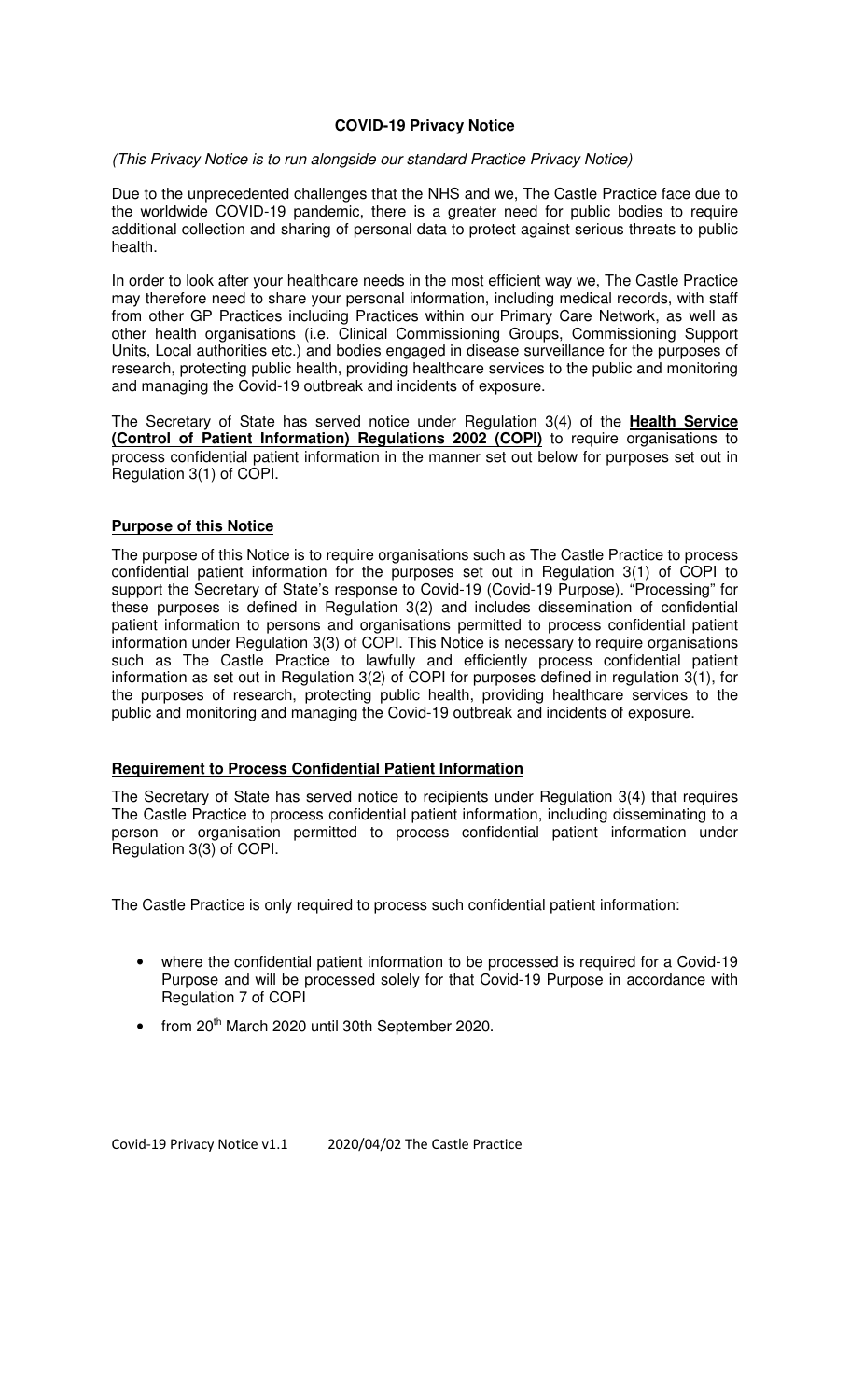#### **Covid-19 Purpose**.

A Covid-19 Purpose includes but is not limited to the following:

- understanding Covid-19 and risks to public health, trends in Covid-19 and such risks, and controlling and preventing the spread of Covid-19 and such risks
- identifying and understanding information about patients or potential patients with or at risk of Covid-19, information about incidents of patient exposure to Covid-19 and the management of patients with or at risk of Covid-19 including: locating, contacting, screening, flagging and monitoring such patients and collecting information about and providing services in relation to testing, diagnosis, self-isolation, fitness to work, treatment, medical and social interventions and recovery from Covid-19
- understanding information about patient access to health services and adult social care services and the need for wider care of patients and vulnerable groups as a direct or indirect result of Covid-19 and the availability and capacity of those services or that care
- monitoring and managing the response to Covid-19 by health and social care bodies and the Government including providing information to the public about Covid-19 and its effectiveness and information about capacity, medicines, equipment, supplies, services and the workforce within the health services and adult social care services
- delivering services to patients, clinicians, the health services and adult social care services workforce and the public about and in connection with Covid-19, including the provision of information, fit notes and the provision of health care and adult social care services
- research and planning in relation to Covid-19.

### **Recording of processing**

A record will be kept by The Castle Practice of all data processed under this Notice.

### **Sending Public Health Messages**

Data protection and electronic communication laws will not stop The Castle Practice from sending public health messages to you, either by phone, text or email as these messages are not direct marketing.

### **Digital Consultations**

It may also be necessary, where the latest technology allows [PRACTICE NAME]to do so, to use your information and health data to facilitate digital consultations and diagnoses and we will always do this with your security in mind.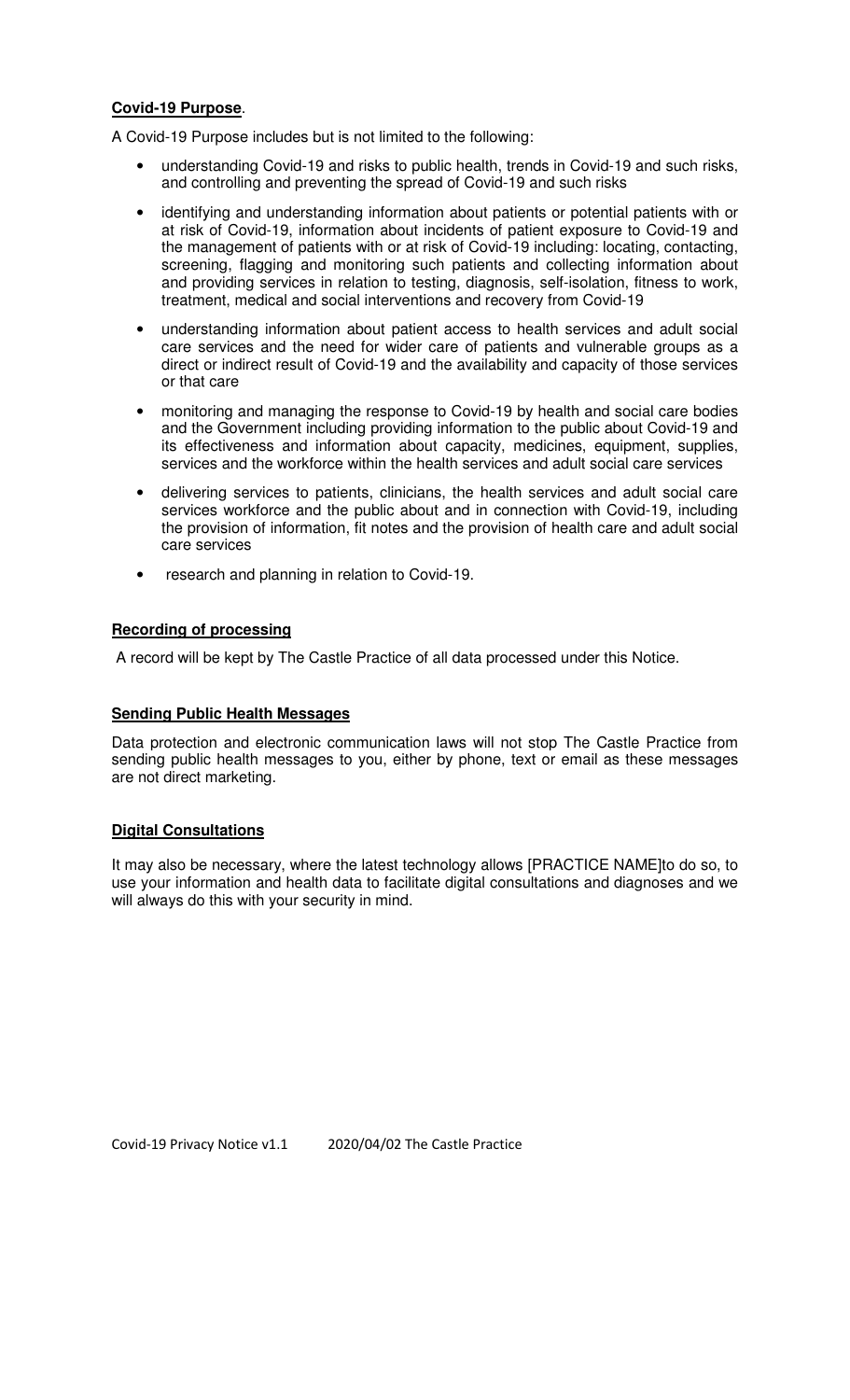### **Research and Pandemic Planning**

The Secretary of State has directed NHS Digital to collect, process and analyse data in connection with COVID-19 to support the Secretary of State's response to COVID-19 and support various COVID-19 purposes set out in the COVID-19 Public Health Directions 2020, 17 March 2020 (as amended) (COVID-19 Direction) and below. This enables NHS Digital to collect data and analyse and link the data for COVID-19 purposes with other data held by NHS Digital.

The purpose of the data collection is also to respond to the intense demand for General Practice data to be shared in support of vital planning and research for COVID-19 purposes, including under the general legal notice issued by the Secretary of State under Regulation 3(4) of the Health Service (Control of Patient Information) Regulations 2002 (COPI). NHS Digital has therefore been requested by the joint co-chairs of the Joint GP IT Committee (JGPITC) (the BMA and RCGP) to provide a tactical solution during the period of the COVID-19 pandemic to meet this demand and to relieve the growing burden and responsibility on General Practices. On 15 April 2020 the BMA and RCGP therefore gave their support via JGPITC to NHS Digital's proposal to use the General Practice Extraction Service (GPES) to deliver a data collection from General Practices, at scale and pace, as a tactical solution to support the COVID-19 response in the pandemic emergency period.

It is a requirement of the JGPITC that all requests by organisations to access and use this data will need to be made via the NHSX SPOC COVID-19 request process, that will triage and prioritise these requests and refer appropriate requests on to the NHS Digital Data Access Request Service (DARS). NHS Digital will consult with representatives of the BMA and the RCGP on all requests for access to the data. An outline of the process for this agreed with the BMA and the RCGP is published here. Requests by organisations to access record level data from this collection will also be subject to Independent Group Advising on the Release of Data (IGARD) consideration. Data applicants will need to demonstrate they have a lawful basis to access the data for COVID-19 purposes.

### **Benefits of this sharing**

Organisations, including the Government, health and social care organisations and researchers need access to this vital data for a range of COVID-19 purposes, to help plan, monitor and manage the national response to the COVID-19 pandemic, which will help save lives. COVID-19 purposes for which this data may be analysed and used may include:

- understanding COVID-19 and risks to public health, trends in COVID-19 and such risks, and controlling and preventing the spread of COVID-19 and such risks
- identifying and understanding information about patients or potential patients with, or at risk of COVID-19, information about incidents of patient exposure to COVID-19 and the management of patients with or at risk of COVID-19 including: locating, contacting, screening, flagging and monitoring such patients and collecting information about and providing services in relation to testing, diagnosis, selfisolation, fitness to work, treatment, medical and social interventions and recovery from COVID19
- understanding information about patient access to health services and adult social care services as a direct or indirect result of COVID-19, and the availability and capacity of those services • monitoring and managing the response to COVID-19 by health and social care bodies and the Government including providing information to the public about COVID-19 and its effectiveness and information about capacity, medicines, equipment, supplies, services and the workforce within the health services and adult social care services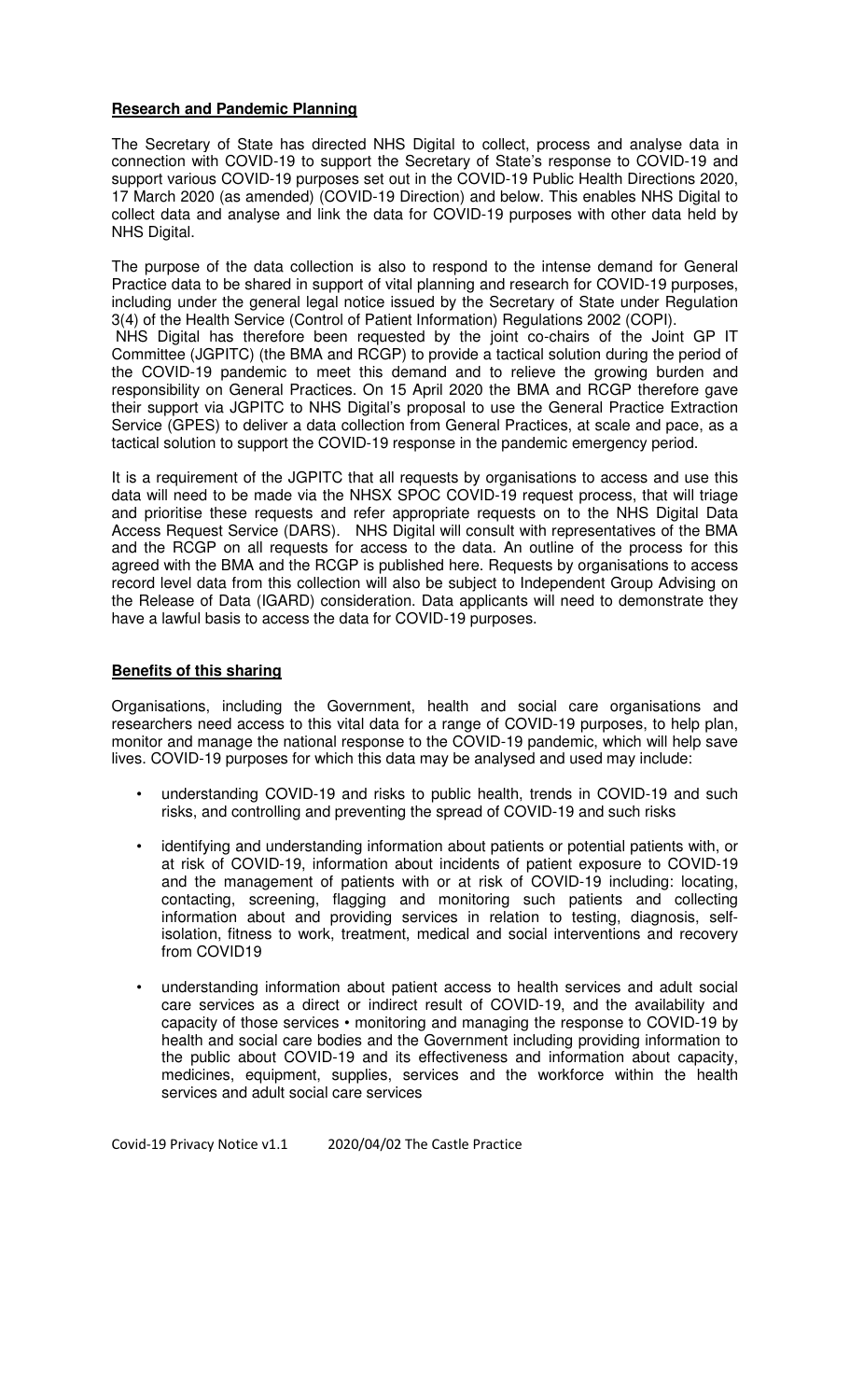- delivering services to patients, clinicians, the health services and adult social care services workforce and the public about and in connection with COVID-19, including the provision of information, fit notes and the provision of health care and adult social care services; and
- research and planning in relation to COVID-19.

Data may be analysed and linked to other data held by NHS Digital or held by other organisations to which access to the data is granted for COVID-19 purposes, through the process described above.

Data will be collected nationally from all GP Practices by NHS Digital every fortnight. All requests to access this data will be triaged through the NHSX SPOC COVID-19 request process and assessed and fulfilled by NHS Digital through DARS. This will significantly reduce the burden on General Practice at a time when demand on resources is high, enabling General Practice to focus on delivering health care and support to patients. It will also reduce compliance burden and risk for General Practice associated with sharing data and complying with the terms of the general legal notice issued under COPI, which applies to General Practices.

# **Legal Basis for this collection**

NHS Digital has been directed by the Secretary of State under section 254 of the 2012 Act under the COVID-19 Direction to establish and operate a system for the collection and analysis of the information specified for this service: GPES Data for Pandemic Planning and Research (COVID-19). A copy of the COVID-19 Direction is published here: https://digital.nhs.uk//about-nhs-digital/corporate-information-and-documents/directionsanddata-provision-notices/secretary-of-state-directions/covid-19-public-health-directions-2020.

Details of the information to be collected can be found on the NHS Digital website – Specification of this DPN. Type 1 objections will be upheld in collecting this data from General Practices and therefore the data for those patients who have registered a Type 1 objection with their GP will not be collected. The Type 1 objection prevents an individual's personal identifiable confidential information from being shared outside of their GP Practice except when it is being used for the purposes of their direct care. The National Data Opt-Out will not apply to the collection of the data, as this is a collection which is required by law.

This information is required by NHS Digital under section 259(1)(a) of the 2012 Act to comply with the COVID-19 Direction. In line with section 259(5) of the 2012 Act, all organisations in England that are within the scope of this Notice, as identified below under Health and Social Care Bodies within the scope of the collection, must comply with the requirement and provide information to NHS Digital in the form, manner and for the period specified in this Notice. This Notice is issued in accordance with the procedure published as part of NHS Digital's duty under section 259(8) of the 2012 Act.

# **Visitors to The Practice**

We have an obligation to protect our staff and employees' health, so it is reasonable for staff at [PRACTICE NAME]to ask any visitors to our practice to tell us if they have visited a particular country, or are experiencing COVID-19 symptoms. This must only be in preapproved circumstances and we would also ask all patients to consider government advice on the NHS 111 website and not attend the practice.